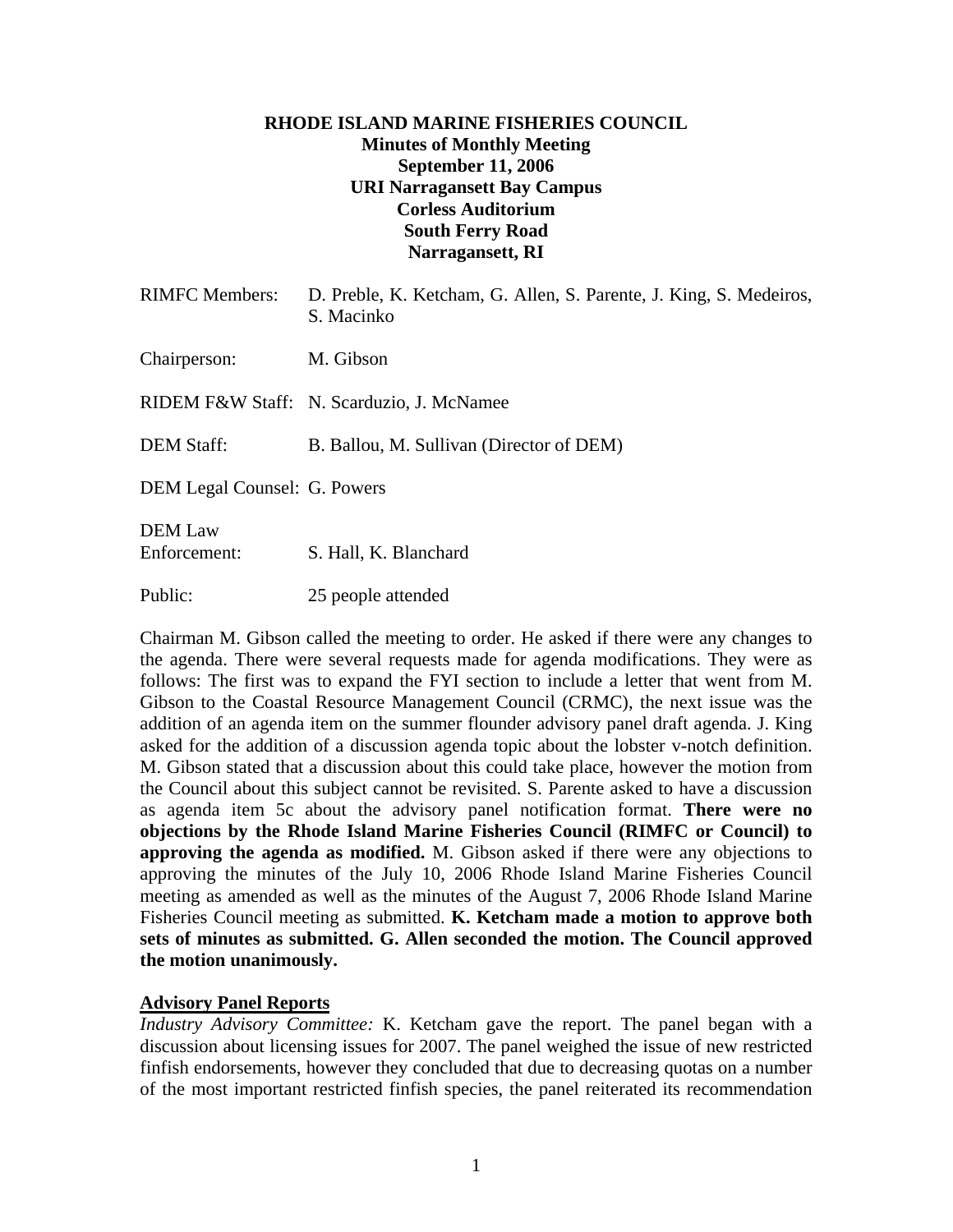that no new finfish endorsements be issued in 2007. Regarding lobster endorsements, the panel recommended tabling any recommendation until the Director makes a determination on the effort control plan that went before the public back on May 18, 2006. Further, they went on to recommend that the Director sign the effort control regulations as proposed during the May 18, 2006 public hearing. The panel then moved forward with a review of current gillnet rules and regulations. The chair decided that because voting on proposals was not noticed the panel kept the agenda topic as a discussion. A proposal was brought forward from J. Low. The panel discussed the items in the proposal. Some of the meeting attendees felt that some of the measures in the proposal were drastic (removing nets at night) and went on to say that many of the other proposed changes are already in regulation. Some in attendance felt that the problem has arisen because of the small gillnetters who are not following the existing regulations. The panel suggested sending this topic to the enforcement advisory panel. J. Low requested that B. Ballou present the issue to the Director as an enforcement issue. The panel declined to make any recommendations on whelk licensing as they needed more information on the topic from whelk industry representatives.

## M. Gibson asked whether the Council wanted to act on the advice of the IAC to forward the gillnet issue to the Enforcement advisory panel (AP). **The Council had no objection to forwarding the gillnet issue on to the enforcement AP.**

S. Macinko asked whether "new entry" in to an endorsement category referred to endorsements being issued based on non renewed licenses. K. Ketcham stated that it did refer to this and elaborated that if an inactive license is relinquished and a new endorsement is issued based on this, it would be new entry in to the fishery.

*Shellfish:* J. King gave the report. The panel reviewed proposed whelk regulations, the first version of which was developed by industry and put into regulatory language by the Division of Fish and Wildlife (DFW). The DFW will come forward at a later date with their proposal. One item that came up during the discussion of the proposal points was an issue with licensing. The shellfish AP members were all under the impression that a Principal Effort License with a quahog endorsement could harvest non-quahog species, however this may not be the case. The panel wanted this issue addressed on a future agenda. The panel went on to discuss the Greenwich Bay shellfish management area proposal. The panel was informed that development of an alternative proposal to that of emergency closures was being developed. The panel requested that the draft Greenwich Bay proposal be forwarded to the shellfish AP for comment and then it should be brought before the Council. The panel continued with its membership modifications as well as reviewing the CRMC aquaculture policy that went before the Council. The final item was a discussion about the opening of eastern Greenwich Bay, which was a one year experimental opening. This open area was about to close and the RI Shellfishermen's Association was requesting that it remain open. The DFW stated that the survey work was not complete and needed to be reviewed before any permanent changes were made. The panel also requested that this item be placed on a future shellfish AP agenda.

*Summer Flounder:* D. Preble gave the report. The panel began with a discussion about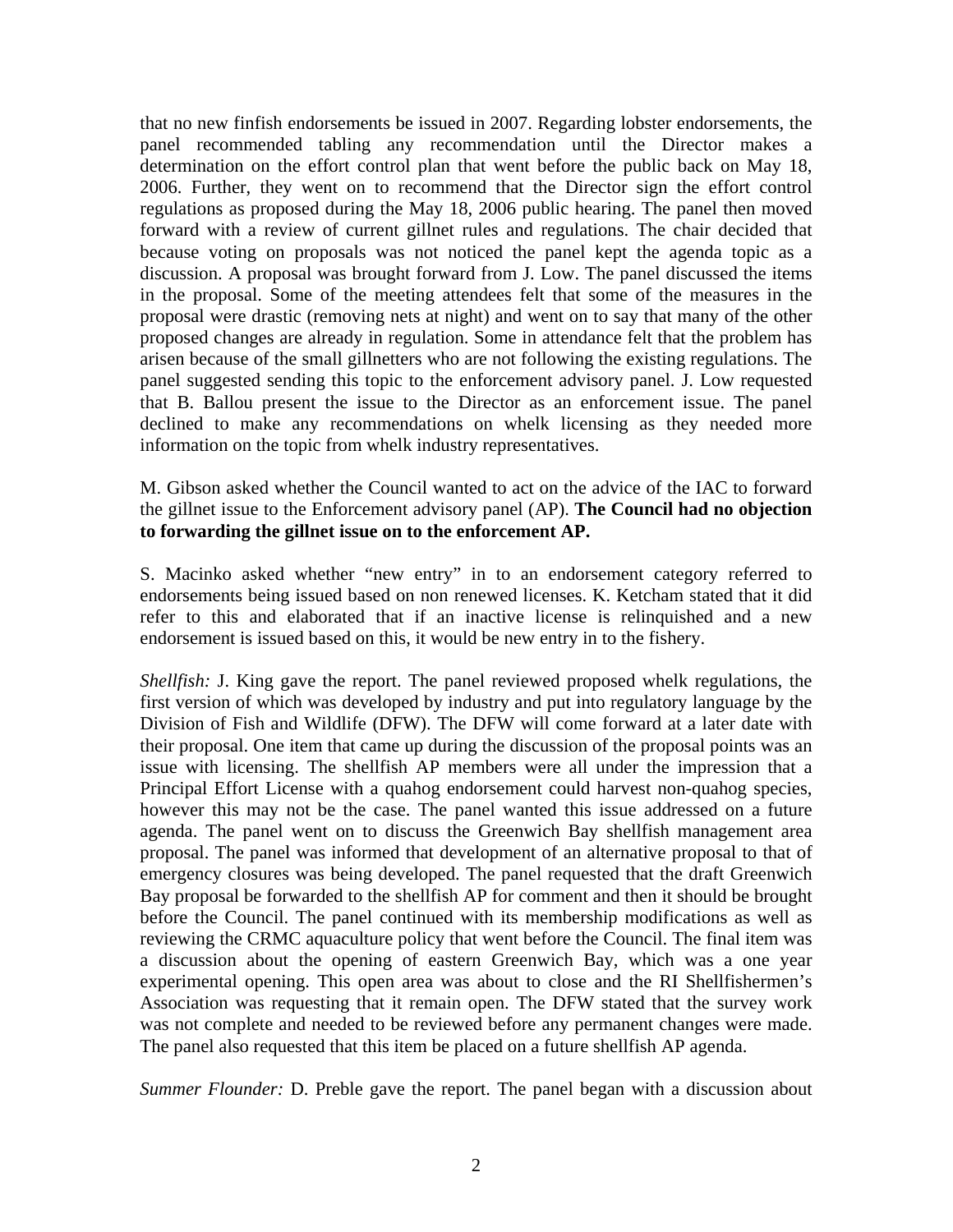the most recent stock assessment. The panel then went on to discuss user group conflicts. One of the suggestions that came up was time-area-gear closures in the summer, which is the problematic period for the fluke fishery. A summer aggregate landing program could also be implemented with the caveat that winter aggregate boats not be able to participate. Another proposal was to divide the quota equally throughout the year into the four sub periods. Another proposal was to combine summer 1 and 2 and then divide the quota equally into the three sub periods. Another proposal was to set the possession limit at 100 pounds, which would keep the fishery open all year. The panel agreed that the upcoming cuts in quota be distributed equally to all users, but there was no consensus on how this would occur. Control dates were also proposed. The chair decided that the proposals would not be voted on but would be brought forward to the Council, giving them the opportunity to endorse particular proposals if they wished. Other proposals were to increase the minimum size for commercial fishermen, establish a minimum hook size for hook and line fishermen, and dividing the quota among gear types. The panel went on to discuss gillnet regulations and enforcement. D. Preble went on to discuss a proposal that came forward to him after the meeting. The proposal was to make fishing violation penalties extremely severe as a solution to the enforcement problem.

#### **New Business**

*Council recommendations to the Director on public hearing items:* The first public hearing item was the floating fish trap regulation changes. G. Allen gave some background on the issue stating that due to the non-responsiveness of the Coast Guard, the regulations would require the buoys originally cited by the Coast Guard and then in all other cases high flyers would be required in the specified locations. **G. Allen made a motion to recommend that the Director approve the regulatory changes as proposed.** He went on to request the boating safety course include a section on floating fish traps. S. Medeiros stated that he did not see a penalty clause in the new regulations. **G. Allen made a friendly amendment to his motion to make sure the penalty clause as it currently exists in regulation remain in place. K. Ketcham seconded the motion.** A. Parascondolo stated that he didn't think he should be held to the original buoy requirements as put forth by the Coast Guard because the Coast Guard presently did not want to be involved with the fish traps. The Council discussed that the Coast Guard did make the original designations and the Council did not feel the Coast Guard was withdrawing any of its previous advice; they simply were too difficult to deal with in a timely fashion for updated recommendations. Other trap operators stated that they had lost buoys this year and they were very costly to replace. **The Council approved the motion with one abstention (S. Macinko abstained from the vote).**

The next public hearing item was the Safe Harbor regulations. **K. Ketcham made a motion to recommend to the Director that he move forward with implementing these regulations as they have been revised. J. King seconded the motion. The Council approved the motion unanimously.**

The next agenda items were the state regulation proposals for monkfish, cod, and sea scallops that intended to mirror the federal fishery management plans for these species. M. Gibson suggested that the Council may want to request from the DFW more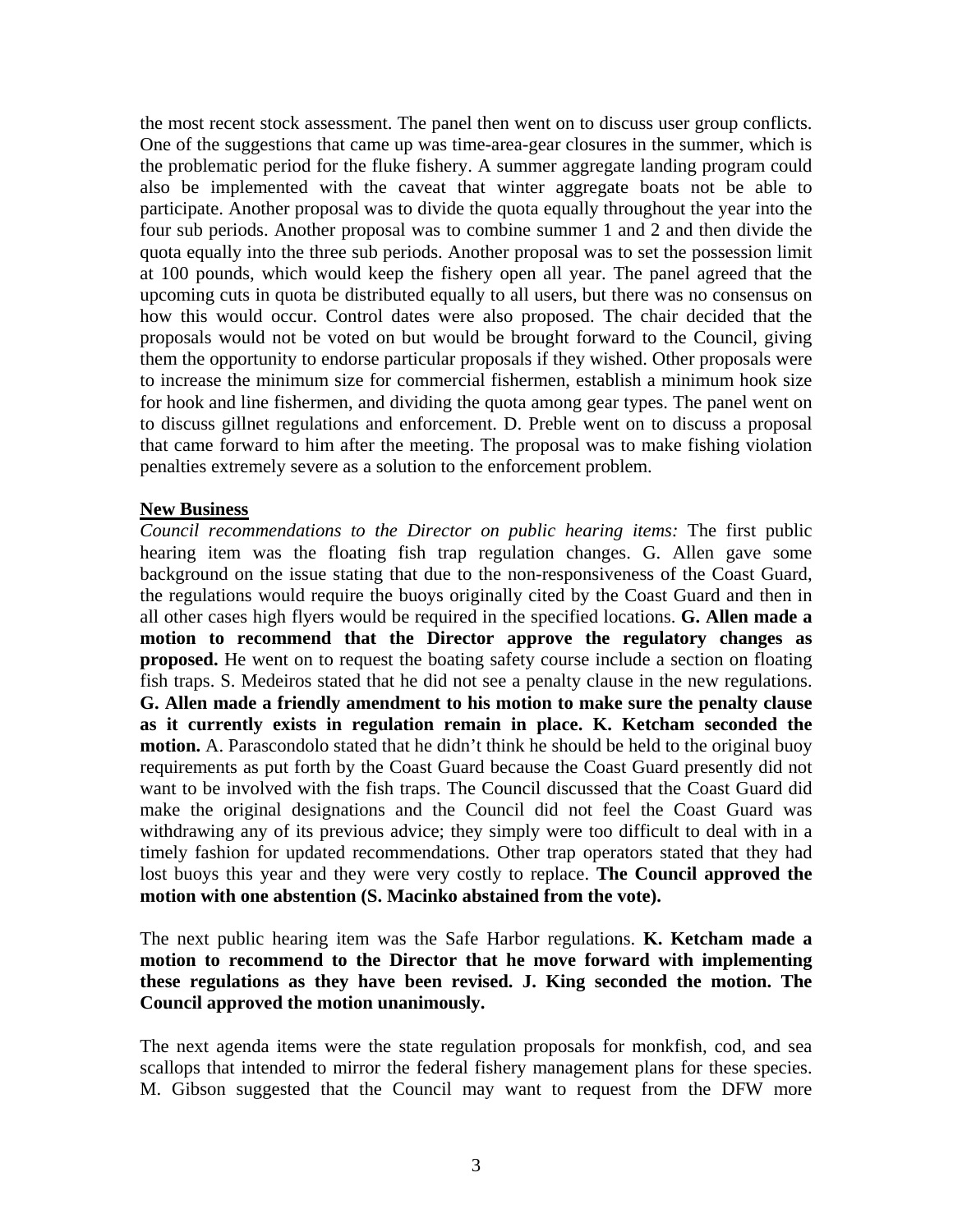information and table their recommendations until the October meeting at which point they would have had the opportunity to review the background information. S. Macinko and S. Parente felt they needed more information before making a recommendation. G. Allen stated that in the case of monkfish, they had a petition with 50 signatures, which he felt weighed heavily with him, however he was not opposed to delaying until October. He went on to ask what specifically the DFW was going to give them for back ground information. **The discussion resulted in requesting stock status in state waters, fishing effort in state waters, neighboring states regulations, equipment restrictions for scallops, and the effects of the implementation of any of these options on the state fishery.** K. Ketcham stated that the concern that people will drop there federal permit to go to a state license is a greater concern now as the fisheries are wide open in state waters. He went on to state that he did not mind tabling it to next month as long as it was addressed in October and doesn't get brushed aside. S. Medeiros stated that he would like to see a possession limit and a bag limit for cod but did not know what to specify. The Council decided they would group this in with monkfish and table it until October pending further information. **The Council had no objections to tabling recommendation on the three federal management plan species (monkfish, cod, and sea scallops) until the October meeting pending further information (see bolded above) from the DFW.** F. Blount stated that the cod regulations should exactly mirror the federal plan as this plan was developed over twelve years and the Council should not think that they could develop a plan that was better in a month. M. Marchetti recommended putting in a 10.5 foot dredge size along with the limits for sea scallops to be consistent.

*Council approval of AP agendas:* M. Gibson started with the summer flounder AP. The Council had a draft agenda that had a continuation of summer flounder management proposals as well as an added topic of a discussion on the summer flounder exemption certificate program. The Council discussed specifying a list of proposals that they will look at. The Council decided to keep the discussion on this open with the exception of dropping the minimum hook size/circle hook discussion. **The Council had no objection to approving the draft agenda as written with the caveat that the minimum hook size/circle hook proposal will not be discussed.**

The second draft agenda was for the lobster AP. J. King stated that the agenda was fine as written, he has to check on the date. **The Council had no objection to approving the agenda as written pending the date is open for the chairman.**

The next draft agenda was for the Industry Advisory Committee. R. Ballou commented that the Department has made some technical changes to the regulations that will be going to public hearing and he will brief the IAC on these changes at the next meeting so they are aware of the changes. **The Council had no objection to approving the agenda as written pending the date is open for the chairman.** 

The final draft agenda was for the shellfish AP meeting. **The Council had no objection to approving the agenda as written pending the date is open for the chairman.**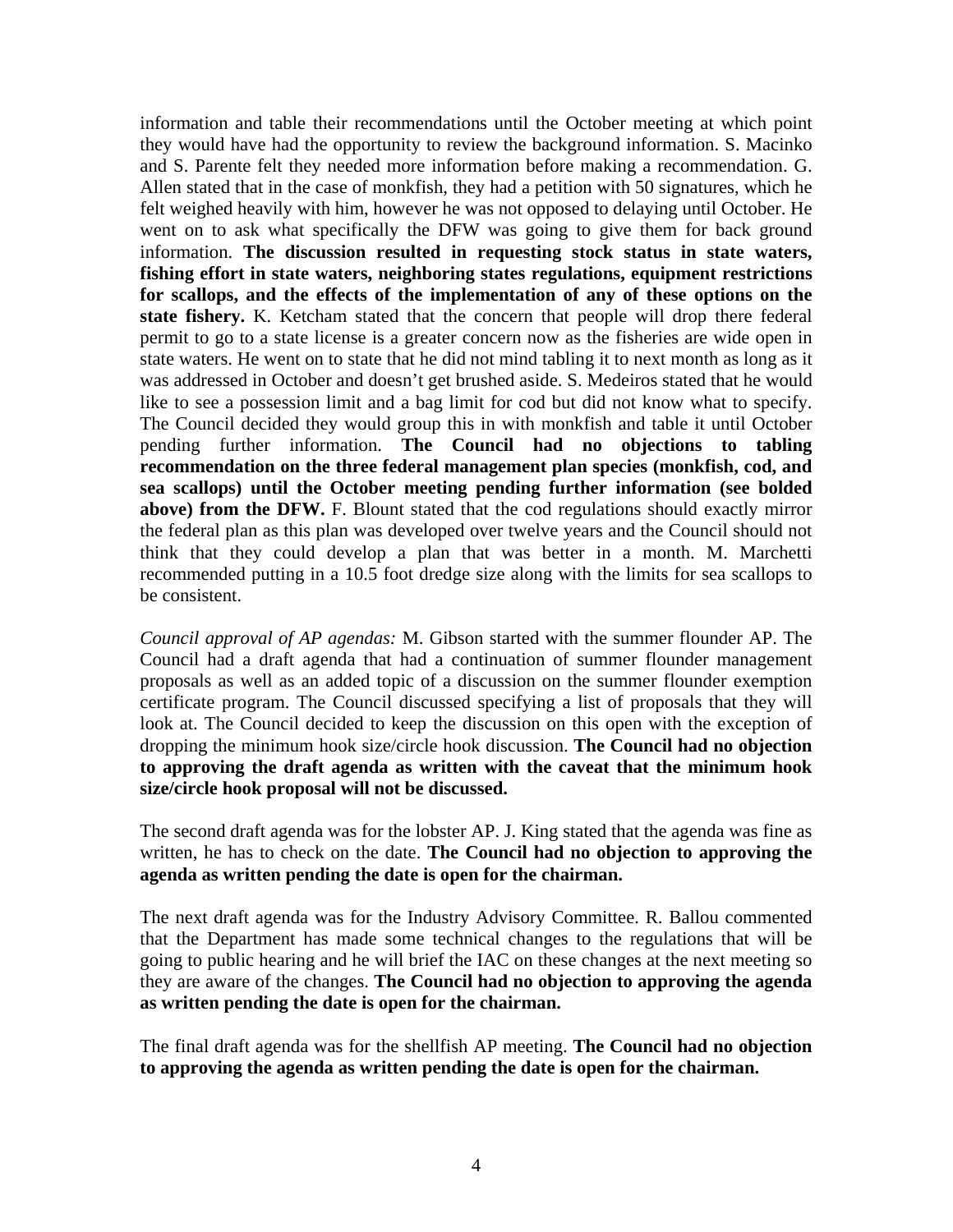# **Other Business**

*Council comments on advisory panel nominations:* J. McNamee stated that the Council had been given four resumes for nominated advisory panel members. **The Council had no objection to approving the appointment of L. Dellinger to replace M. Marchetti on the IAC. The Council did not object to approving J. Grant for the primary tong position on the shellfish AP. The Council did not object to approving T. Platz to the IAC. The Council did not object to approving P. Brodeur for the next available primary position on the lobster AP.**

*Briefing to Council on fall tautog bag limits:* A letter had been issued to the Council from the Director stating his reasons for keeping the fall tautog bag limit at 10 fish. The main reasons were to not put the charter/party boat industry at a competitive disadvantage to other states, the tautog recreational fishery had taken some conservatory steps in closing the spring fishery for June and extending the 3 fish limit further in to the season, and the appearance of increasing biomass levels. G. Allen wanted to emphasize that he feels enforcement is the key to cracking down on illegal tautog fishing in the fall season.

*Discussion on the advisory panel notification format:* S. Parente requested that agendas get more specific as far as when they will be looking at and voting on proposals. Currently this is ambiguous on the agendas and has led to problems in the recent past as far as people bringing proposals forward but not getting them looked at during the meeting. G. Allen stated that the Council approves the AP agendas and this practice should be adequate for making sure the agendas are worded appropriately. This does not hinder people from bringing a proposal forward, this can happen and it can be discussed but then it needs to be brought back before the Council so that they can notice it on a future agenda for appropriate action. There was further discussion on this topic. The Council was comfortable with their current policy of accepting any proposal brought forward, discussing it with no action taken on that night, and transmitting it to the Council for further action if necessary.

J. Low asked if there would be any voting on proposals at the next Summer Flounder AP. D. Preble stated that they would vote on proposals which had been handed in at the previous meeting.

*Discussion on the pending emergency lobster v-notch regulations:* M. Gibson stated that the Council could have a discussion about this but if the Council wanted to re-address and take a formal action on this topic, they would not be able to do so at the current meeting. It would have to be noticed on a future agenda for action. J. King stated that the intent of the v-notch program was to replace the lost lobsters from the oil spill. J. King stated that the definition that was to go forward  $(1/8)$ " was not conservative enough and did not provide as much protection as a zero-tolerance definition. He quoted some studies that showed more benefit from a zero-tolerance definition. M. Gibson gave background on where the v-notch definition was as far as regulatory process and also how the 1/8" definition was decided on. He went on to state that the definition still has to come forward at a subsequent public hearing as it was currently being filed as an emergency action. S. Macinko wanted clarification on the process as he was unclear why this